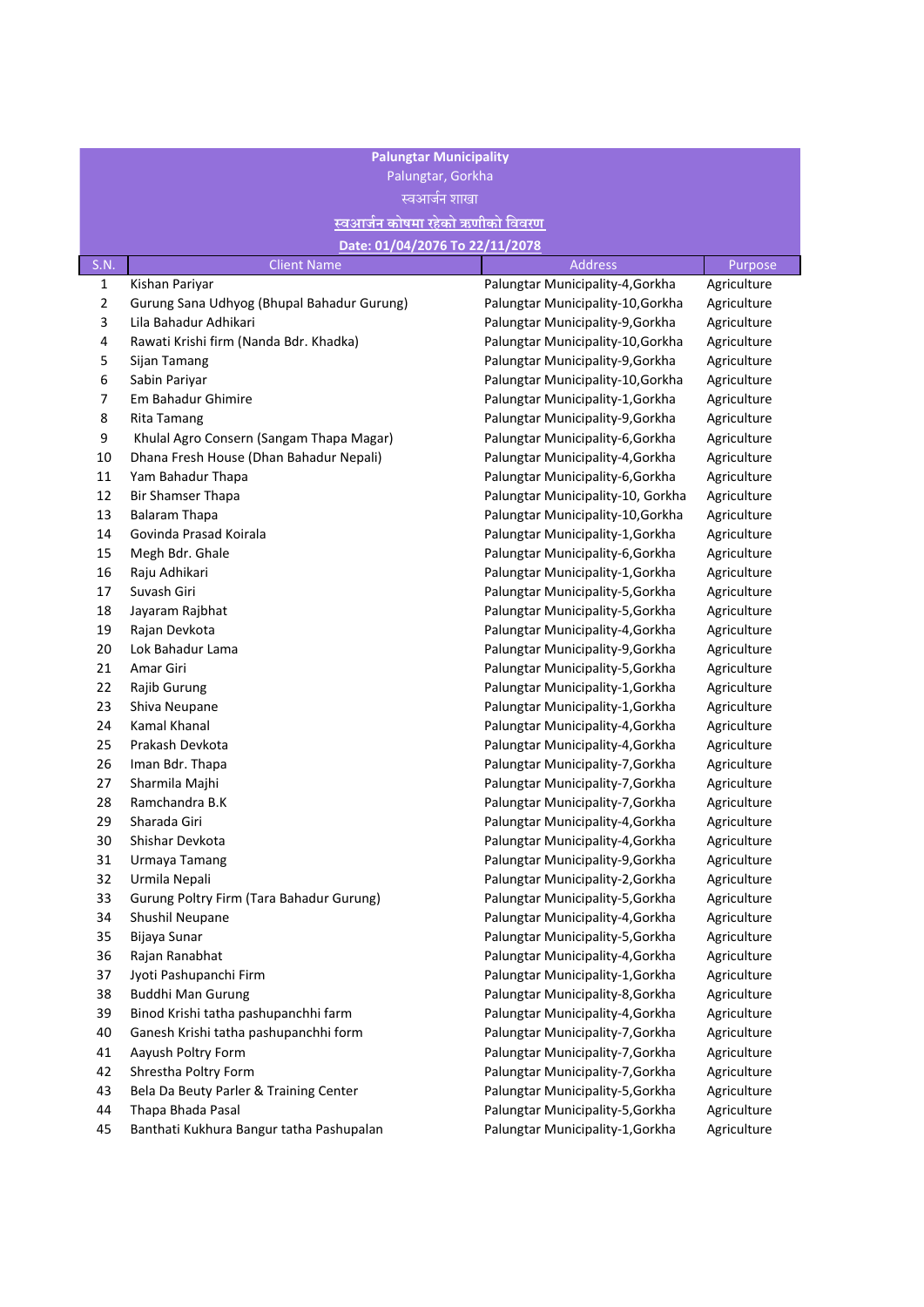| <b>Palungtar Municipality</b><br>Palungtar, Gorkha |                                          |                                  |             |  |
|----------------------------------------------------|------------------------------------------|----------------------------------|-------------|--|
|                                                    |                                          | <u>स्वआर्जन शाखा</u>             |             |  |
|                                                    | स्वआर्जन कोषमा रहेको ऋणीको विवरण         |                                  |             |  |
|                                                    |                                          | Date: 01/04/2076 To 22/11/2078   |             |  |
| S.N.                                               | <b>Client Name</b>                       | <b>Address</b>                   | Purpose     |  |
| 46                                                 | Asmita Bakhra tatha Kukhura form         | Palungtar Municipality-2, Gorkha | Agriculture |  |
| 47                                                 | Bimala Bakhra Form                       | Palungtar Municipality-2, Gorkha | Agriculture |  |
| 48                                                 | Shree Nath Mandali fresh House           | Palungtar Municipality-5, Gorkha | Agriculture |  |
| 49                                                 | Abhiyan Pashupanchhi tatha krishi form   | Palungtar Municipality-3, Gorkha | Agriculture |  |
| 50                                                 | BB krishi tatha Pashupanchhi Form        | Palungtar Municipality-3, Gorkha | Agriculture |  |
| 51                                                 | Panthi Krishi Form                       | Palungtar Municipality-3, Gorkha | Agriculture |  |
| 52                                                 | Panaru Pashupanchi tatha Krishi From     | Palungtar Municipality-3, Gorkha | Agriculture |  |
| 53                                                 | Deepak Krishi tatha pashupanchhi form    | Palungtar Municipality-2, Gorkha | Agriculture |  |
| 54                                                 | Milap Creataion kukhura Form             | Palungtar Municipality-1, Gorkha | Agriculture |  |
| 55                                                 | Shibalinga Danda Bakhrapalan             | Palungtar Municipality-2, Gorkha | Agriculture |  |
| 56                                                 | Uttam Krishi tatha pashupanchhi form     | Palungtar Municipality-2, Gorkha | Agriculture |  |
| 57                                                 | Ram Laxman Kukhura form                  | Palungtar Municipality-1, Gorkha | Agriculture |  |
| 58                                                 | Aashis Kukhura Form                      | Palungtar Municipality-1, Gorkha | Agriculture |  |
| 59                                                 | Bhattarai Krishi tatha Pshupanchhi form  | Palungtar Municipality-1, Gorkha | Agriculture |  |
| 60                                                 | Ghale Poltry Form                        | Palungtar Municipality-1, Gorkha | Agriculture |  |
| 61                                                 | Gurung Sana Udhyog                       | Palungtar Municipality-1, Gorkha | Agriculture |  |
| 62                                                 | Gaire Pashupanchhi form                  | Palungtar Municipality-2, Gorkha | Agriculture |  |
| 63                                                 | Algish Pashupanchhi form tatha Rice Meal | Palungtar Municipality-2, Gorkha | Agriculture |  |
| 64                                                 | Samir falful form                        | Palungtar Municipality-2, Gorkha | Agriculture |  |
| 65                                                 | <b>Uttam Rice Meal</b>                   | Palungtar Municipality-2, Gorkha | Agriculture |  |
| 66                                                 | Aaruja aarushi form                      | Palungtar Municipality-2, Gorkha | Agriculture |  |
| 67                                                 | Neupane Ekikrit Krishi Form              | Palungtar Municipality-2, Gorkha | Agriculture |  |
| 68                                                 | Subash Bhaisi Form                       | Palungtar Municipality-1, Gorkha | Agriculture |  |
| 69                                                 | Ranju Poltry Form                        | Palungtar Municipality-7, Gorkha | Agriculture |  |
| 70                                                 | Nagar Bus (Kamal Sunar)                  | Palungtar Municipality-4, Gorkha | Agriculture |  |
| 71                                                 | LigLig Krishi tatha Pashupanchhi form    | Palungtar Municipality-2, Gorkha | Agriculture |  |
| 72                                                 | Subash Kukhura Form                      | Palungtar Municipality-9, Gorkha | Agriculture |  |
| 73                                                 | Sanjog Krishi Tatha pashupanchhi form    | Palungtar Municipality-8, Gorkha | Agriculture |  |
| 74                                                 | Sundar Kukhura Form                      | Palungtar Municipality-9, Gorkha | Agriculture |  |
| 75                                                 | Ashuk Poltry Form                        | Palungtar Municipality-6, Gorkha | Agriculture |  |
| 76                                                 | Namuna Bakhra form                       | Palungtar Municipality-8, Gorkha | Agriculture |  |
| 77                                                 | Ishaka Electronic Pasal                  | Palungtar Municipality-9, Gorkha | Agriculture |  |
| 78                                                 | Manakamana Teleraing Center              | Palungtar Municipality-5, Gorkha | Agriculture |  |
| 79                                                 | Kalika Fresh House & Khaja Ghar          | Palungtar Municipality-5, Gorkha | Agriculture |  |
| 80                                                 | Barai Krishi tatha Pashupanchhi Form     | Palungtar Municipality-5, Gorkha | Agriculture |  |
| 81                                                 | Milan Poltry tatha krishi form           | Palungtar Municipality-5, Gorkha | Agriculture |  |
| 82                                                 | Pukar Poltry Form                        | Palungtar Municipality-4, Gorkha | Agriculture |  |
| 83                                                 | Sijan Agro Form                          | Palungtar Municipality-4, Gorkha | Agriculture |  |
| 84                                                 | Anisha Pashupanchhi form                 | Palungtar Municipality-4, Gorkha | Agriculture |  |
| 85                                                 | <b>Bibas Tailors</b>                     | Palungtar Municipality-4, Gorkha | Agriculture |  |
| 86                                                 | Pabitra Ekkirit Krishi form              | Palungtar Municipality-4, Gorkha | Agriculture |  |
| 87                                                 | Samjhana Famous Telors                   | Palungtar Municipality-4, Gorkha | Agriculture |  |
| 88                                                 | R K Tailors                              | Palungtar Municipality-4, Gorkha | Agriculture |  |
| 89                                                 | Sandesh Tailors                          | Palungtar Municipality-4, Gorkha | Agriculture |  |
|                                                    |                                          |                                  |             |  |

90 Namuna Krishi tatha pashupanchhi form **Palungtar Municipality-4,Gorkha** Agriculture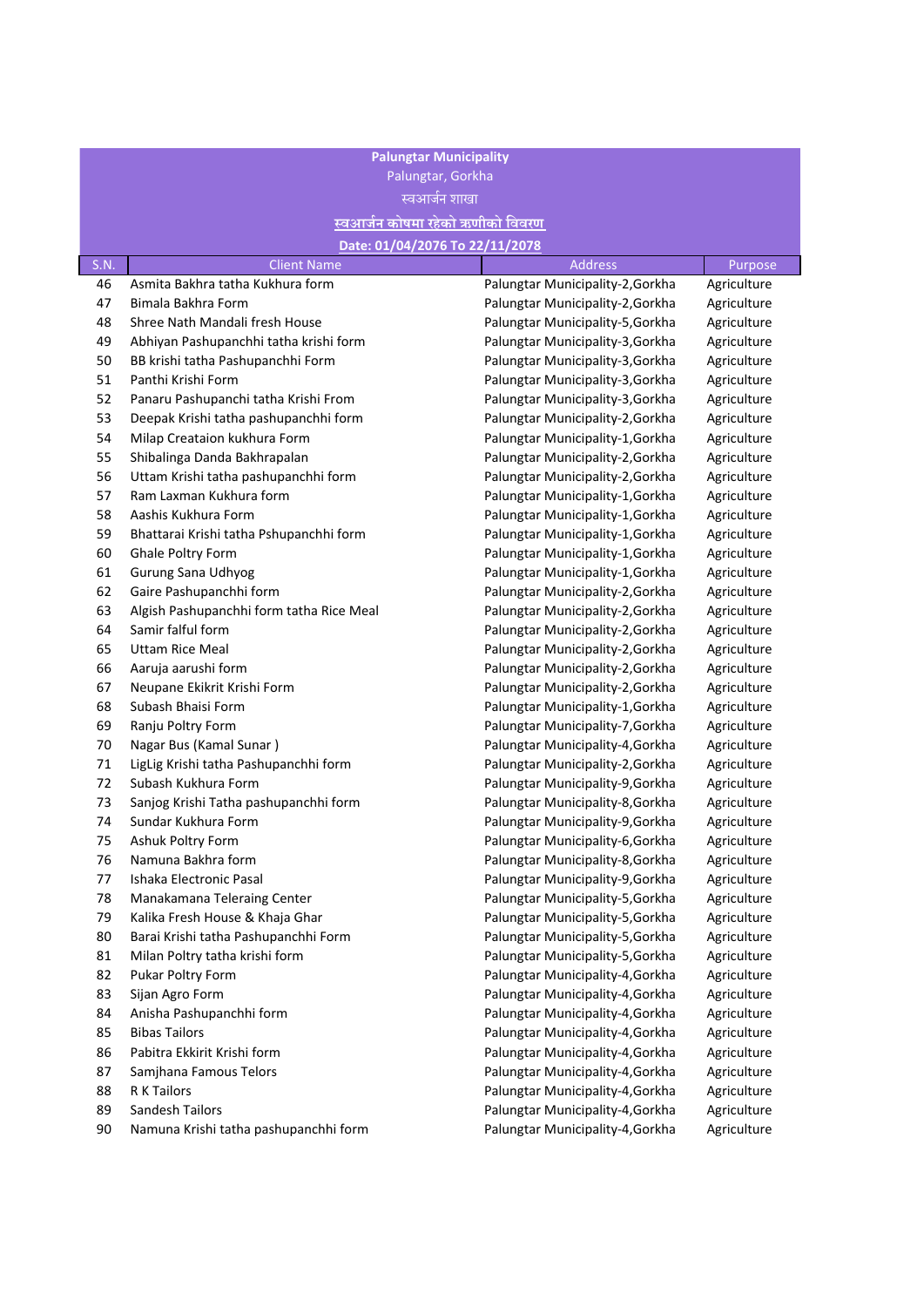| <b>Palungtar Municipality</b> |                                                                                            |                                   |             |
|-------------------------------|--------------------------------------------------------------------------------------------|-----------------------------------|-------------|
| Palungtar, Gorkha             |                                                                                            |                                   |             |
|                               | स्वआर्जन शाखा                                                                              |                                   |             |
|                               | <u>स्वआर्जन कोषमा रहेको ऋणीको विवरण</u>                                                    |                                   |             |
|                               | Date: 01/04/2076 To 22/11/2078                                                             |                                   |             |
| S.N.                          | <b>Client Name</b>                                                                         | <b>Address</b>                    | Purpose     |
| 91                            | Shree Ram tulasa krishi tatha pashu form                                                   | Palungtar Municipality-4, Gorkha  | Agriculture |
| 92                            | Sunaulo Krishi tatha Poltry form                                                           | Palungtar Municipality-4, Gorkha  | Agriculture |
| 93                            | Gigasha krishi tatha pashupanchhi form                                                     | Palungtar Municipality-4, Gorkha  | Agriculture |
| 94                            | Ram Kutani Pisani Meal                                                                     | Palungtar Municipality-3, Gorkha  | Agriculture |
| 95                            | Kanchan & Kushal Furniture                                                                 | Palungtar Municipality-3, Gorkha  | Agriculture |
| 96                            | Manjari Krishi form                                                                        | Palungtar Municipality-3, Gorkha  | Agriculture |
| 97                            | Regmidanda Kishan Club                                                                     | Palungtar Municipality-5, Gorkha  | Agriculture |
| 98                            | Swabalamban Kisan Club                                                                     | Palungtar Municipality-4, Gorkha  | Agriculture |
| 99                            | Laxmi Krishi pashupanchhi tatha Matsya palan form                                          | Palungtar Municipality-9, Gorkha  | Agriculture |
| 100                           | Taxi sachalan (Ishwor Nepali)                                                              | Palungtar Municipality-2, Gorkha  | Agriculture |
| 101                           | Kopila Bangur form                                                                         | Palungtar Municipality-7, Gorkha  | Agriculture |
| 102                           | Joshis Poltry Form                                                                         | Palungtar Municipality-7, Gorkha  | Agriculture |
| 103                           | Shrestha Fresh house                                                                       | Palungtar Municipality-7, Gorkha  | Agriculture |
| 104                           | Barsere Pashupalan form                                                                    | Palungtar Municipality-4, Gorkha  | Agriculture |
| 105                           | Malla Krishi form                                                                          | Palungtar Municipality-6, Gorkha  | Agriculture |
| 106                           | Khaptadi khadka krishi tatha pashupanchhi & Reacherch Ce Palungtar Municipality-10, Gorkha |                                   | Agriculture |
| 107                           | Shobha Kukhura Form                                                                        | Palungtar Municipality-9, Gorkha  | Agriculture |
| 108                           | Basu Matsya tatha pashupanchhi form                                                        | Palungtar Municipality-9, Gorkha  | Agriculture |
| 109                           | Kandel Kukhura Form                                                                        | Palungtar Municipality-8, Gorkha  | Agriculture |
| 110                           | Srakyu pashupanchhi form                                                                   | Palungtar Municipality-9, Gorkha  | Agriculture |
| 111                           | Devkota Ekikrit Krishi form                                                                | Palungtar Municipality-10, Gorkha | Agriculture |
| 112                           | Khadka Poltry form                                                                         | Palungtar Municipality-9, Gorkha  | Agriculture |
| 113                           | Thapa Pashupanchhi tatha poltry form                                                       | Palungtar Municipality-10, Gorkha | Agriculture |
| 114                           | Laxmi Pashupanchhi form                                                                    | Palungtar Municipality-9, Gorkha  | Agriculture |
| 115                           | Chetanshil Mahila Sangh                                                                    | Palungtar Municipality-9, Gorkha  | Agriculture |
| 116                           | Srijana pashupanchhi tatha krishi form                                                     | Palungtar Municipality-9, Gorkha  | Agriculture |
| 117                           | Sabita Kukhura Form                                                                        | Palungtar Municipality-8, Gorkha  | Agriculture |
| 118                           | Daraudai Danda pashupanchhi form                                                           | Palungtar Municipality-9, Gorkha  | Agriculture |
| 119                           | Shrestha Pashupanchhi form                                                                 | Palungtar Municipality-9, Gorkha  | Agriculture |
| 120                           | Tamu Bakhra form                                                                           | Palungtar Municipality-6, Gorkha  | Agriculture |
| 121                           | Ban Devi Krishi tatha pashupanchhi form                                                    | Palungtar Municipality-5, Gorkha  | Agriculture |
| 122                           | Three D Cold store                                                                         | Palungtar Municipality-5, Gorkha  | Agriculture |
| 123                           | Mankaji Bangur form                                                                        | Palungtar Municipality-7, Gorkha  | Agriculture |
| 124                           | Sirjanshil Bangur form                                                                     | Palungtar Municipality-7, Gorkha  | Agriculture |
| 125                           | Rubin Gai form                                                                             | Palungtar Municipality-7, Gorkha  | Agriculture |
| 126                           | Suku Bakhra form                                                                           | Palungtar Municipality-7, Gorkha  | Agriculture |
| 127                           | Gorkhali Aran Udhyog                                                                       | Palungtar Municipality-7, Gorkha  | Agriculture |
| 128                           | Subha Mangalam Bangur Sajhedari farm                                                       | Palungtar Municipality-7, Gorkha  | Agriculture |
| 129                           | Kalamata Dihigaun Bangur Form                                                              | Palungtar Municipality-6, Gorkha  | Agriculture |
| 130                           | Ielite krishi pashupanchhi tatha machha form                                               | Palungtar Municipality-7, Gorkha  | Agriculture |
| 131                           | Dajubhai Challa Suplayers                                                                  | Palungtar Municipality-6, Gorkha  | Agriculture |
| 132                           | Manoj Poltry form                                                                          | Palungtar Municipality-1, Gorkha  | Agriculture |
| 133                           | Ratna Kirana Pasal                                                                         | Palungtar Municipality-1, Gorkha  | Agriculture |
| 134                           | khatri pashupanchhi firm                                                                   | Palungtar Municipality-1, Gorkha  | Agriculture |
| 135                           | Ram Sharan BK                                                                              | p-5,Gorkha                        | Agriculture |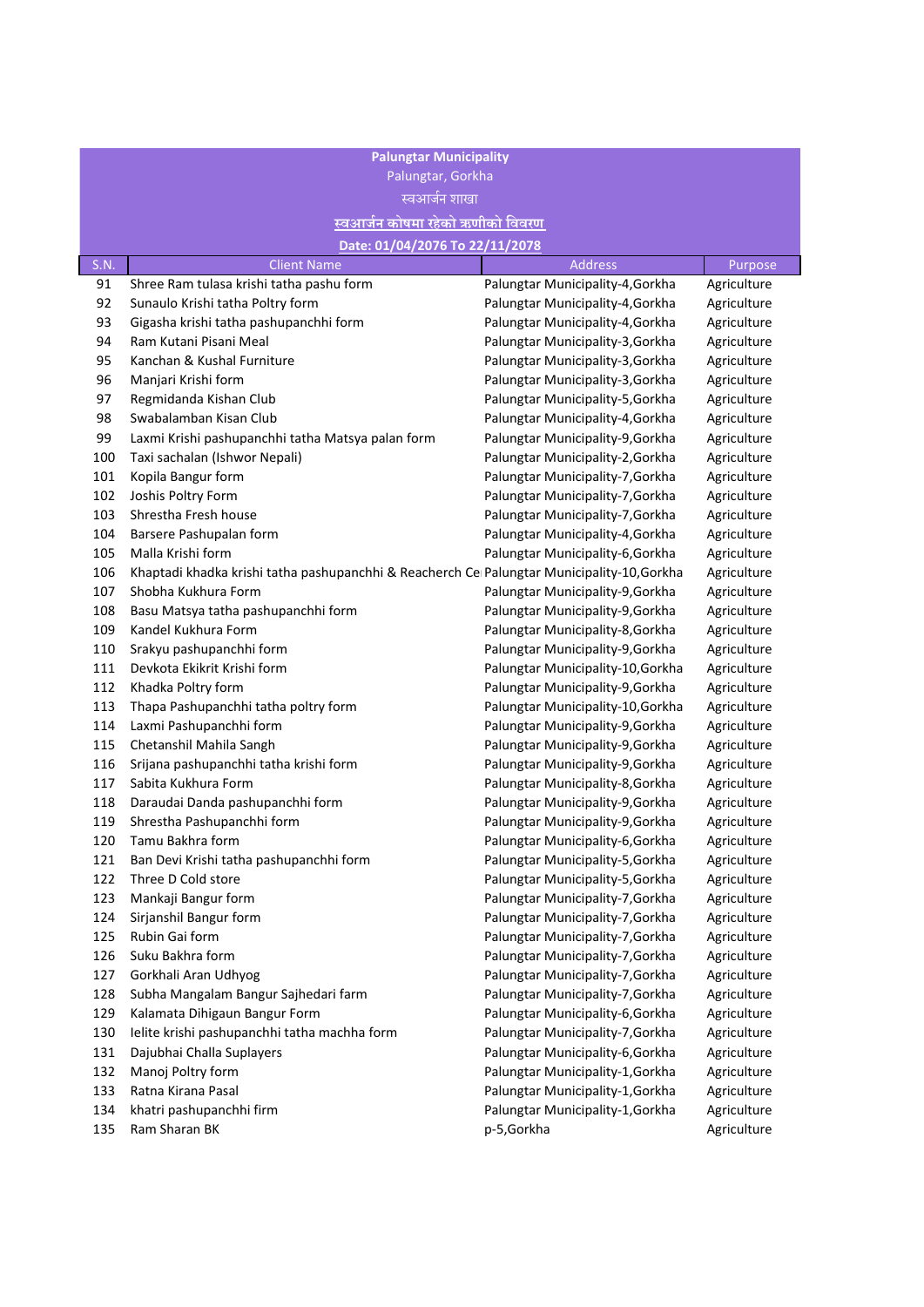| <b>Palungtar Municipality</b> |                                         |                                   |             |  |
|-------------------------------|-----------------------------------------|-----------------------------------|-------------|--|
| Palungtar, Gorkha             |                                         |                                   |             |  |
|                               | स्वआर्जन शाखा                           |                                   |             |  |
|                               | <u>स्वआर्जन कोषमा रहेको ऋणीको विवरण</u> |                                   |             |  |
|                               | Date: 01/04/2076 To 22/11/2078          |                                   |             |  |
| S.N.                          | <b>Client Name</b>                      | Address                           | Purpose     |  |
| 136                           | Krishna Prasad Devkota                  | Palungtar Municipality-5, Gorkha  | Agriculture |  |
| 137                           | Gun Kumari Thapa                        | Palungtar Municipality-5, Gorkha  | Agriculture |  |
| 138                           | Nara Bahadur Parajuli                   | Palungtar Municipality-5, Gorkha  | Agriculture |  |
| 139                           | Mahendra Neupane                        | Palungtar Municipality-5, Gorkha  | Agriculture |  |
| 140                           | Dilli Ram Neupane                       | Palungtar Municipality-5, Gorkha  | Agriculture |  |
| 141                           | Sabita Bhandari                         | Palungtar Municipality-5, Gorkha  | Agriculture |  |
| 142                           | NIrmala Bhujel                          | Palungtar Municipality-5, Gorkha  | Agriculture |  |
| 143                           | Dipendra Chhetri                        | Palungtar Municipality-5, Gorkha  | Agriculture |  |
| 144                           | <b>Kedar Pandey</b>                     | Palungtar Municipality-5, Gorkha  | Agriculture |  |
| 145                           | Amrit Giri                              | Palungtar Municipality-5, Gorkha  | Agriculture |  |
| 146                           | Hari Adhikari (Milk Coridor)            | Palungtar Municipality-1, Gorkha  | Agriculture |  |
| 147                           | Bimala Parajuli                         | Palungtar Municipality-1, Gorkha  | Agriculture |  |
| 148                           | Jit Bahadur Adhikari                    | Palungtar Municipality-1, Gorkha  | Agriculture |  |
| 149                           | Gopal Adhikari                          | Palungtar Municipality-1, Gorkha  | Agriculture |  |
| 150                           | Susmita Panta                           | Palungtar Municipality-1, Gorkha  | Agriculture |  |
| 151                           | Ram Kumar Shrestha                      | Palungtar Municipality-1, Gorkha  | Agriculture |  |
| 152                           | <b>Binda Thapa</b>                      | Palungtar Municipality-1, Gorkha  | Agriculture |  |
| 153                           | Ashok Kami                              | Palungtar Municipality-1, Gorkha  | Agriculture |  |
| 154                           | Bishnu Bahadur Khatri                   | Palungtar Municipality-1, Gorkha  | Agriculture |  |
| 155                           | Saroj Devkota (Milk Coridor)            | Palungtar Municipality-10, Gorkha | Agriculture |  |
| 156                           | Indira Neupane                          | Palungtar Municipality-10, Gorkha | Agriculture |  |
| 157                           | Govinda Bahadur Koirala                 | Palungtar Municipality-10, Gorkha | Agriculture |  |
| 158                           | Shanta Devkota                          | Palungtar Municipality-10, Gorkha | Agriculture |  |
| 159                           | Bimala Malla                            | Palungtar Municipality-10, Gorkha | Agriculture |  |
| 160                           | Damber Bahadur Rana                     | Palungtar Municipality-10, Gorkha | Agriculture |  |
| 161                           | krishna Prasad Neupane                  | Palungtar Municipality-10, Gorkha | Agriculture |  |
| 162                           | Rishiram Luitel                         | Palungtar Municipality-10, Gorkha | Agriculture |  |
| 163                           | Govinda Gurung                          | Palungtar Municipality-10, Gorkha | Agriculture |  |
| 164                           | Jeevan Neupane                          | Palungtar Municipality-5, Gorkha  | Agriculture |  |
| 165                           | Shyam Shrestha                          | Palungtar Municipality-5, Gorkha  | Agriculture |  |
| 166                           | Padam Maya Giri                         | Palungtar Municipality-5, Gorkha  | Agriculture |  |
| 167                           | Jayanti Bhujel                          | Palungtar Municipality-5, Gorkha  | Agriculture |  |
| 168                           | Puspanjali Devkota                      | Palungtar Municipality-5, Gorkha  | Agriculture |  |
| 169                           | Juna Giri A                             | Palungtar Municipality-5, Gorkha  | Agriculture |  |
| 170                           | Rama Giri                               | Palungtar Municipality-5, Gorkha  | Agriculture |  |
| 171                           | Juna Giri B                             | Palungtar Municipality-5, Gorkha  | Agriculture |  |
| 172                           | Bhagwati Luitel                         | Palungtar Municipality-5, Gorkha  | Agriculture |  |
| 173                           | Om Prasad Devkota                       | Palungtar Municipality-10, Gorkha | Agriculture |  |
| 174                           | Bishnu Prasad Devkota                   | Palungtar Municipality-10, Gorkha | Agriculture |  |
| 175                           | Modraj Ghimire                          | Palungtar Municipality-10, Gorkha | Agriculture |  |
| 176                           | Depak Kumar Shrestha                    | Palungtar Municipality-10, Gorkha | Agriculture |  |
| 177                           | Kalpana Gharti                          | Palungtar Municipality-10, Gorkha | Agriculture |  |
| 178                           | Ramchandra Devkota                      | Palungtar Municipality-10, Gorkha | Agriculture |  |
| 179                           | Kamala Sunar                            | Palungtar Municipality-10, Gorkha | Agriculture |  |
| 180                           | Sita Devkota                            | Palungtar Municipality-10, Gorkha | Agriculture |  |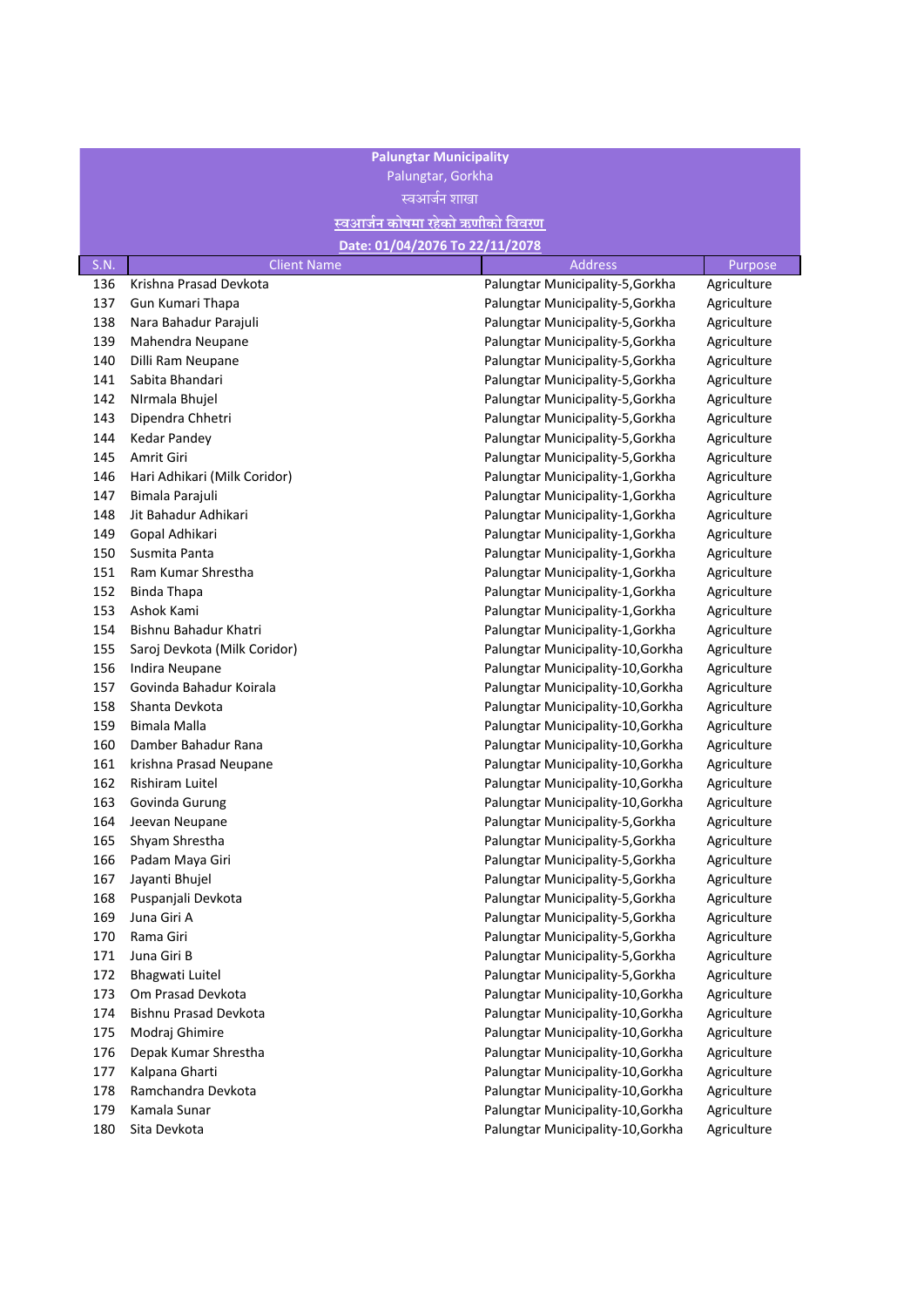| <b>Palungtar Municipality</b> |                                                                                                |                                   |             |
|-------------------------------|------------------------------------------------------------------------------------------------|-----------------------------------|-------------|
| Palungtar, Gorkha             |                                                                                                |                                   |             |
|                               | स्वआर्जन शाखा                                                                                  |                                   |             |
|                               | <u>स्वआर्जन कोषमा रहेको ऋणीको विवरण</u>                                                        |                                   |             |
|                               | Date: 01/04/2076 To 22/11/2078                                                                 |                                   |             |
| S.N.                          | <b>Client Name</b>                                                                             | <b>Address</b>                    | Purpose     |
| 181                           | Uma Luitel                                                                                     | Palungtar Municipality-10, Gorkha | Agriculture |
| 182                           | S & S Akrikrit krishi tatha Pashupanchhi Firm                                                  | Palungtar Municipality-1, Gorkha  | Agriculture |
| 183                           | Grisma Akrikrit Krishi tatha Pashupalan Firm                                                   | Palungtar Municipality-1, Gorkha  | Agriculture |
| 184                           | Swochhya krishi tatha Pashupanchhi Firm                                                        | Palungtar Municipality-1, Gorkha  | Agriculture |
| 185                           | Shubhalaxmi krishi tatha pashupanchhi firm (Laxmi Neupan Palungtar Municipality-2, Gorkha      |                                   | Agriculture |
| 186                           | Liglig Village Bee Firm (Sanjiv Rana)                                                          | Palungtar Municipality-2, Gorkha  | Agriculture |
| 187                           | Lamachaur Pashupanchhi Firm (deepak devkota)                                                   | Palungtar Municipality-2, Gorkha  | Agriculture |
| 188                           | Alish Kirshi tatha Pashupanchhi Firm (Hari Prasad Bhattrai)                                    | Palungtar Municipality-2, Gorkha  | Agriculture |
| 189                           | Amppipal Ekkrit bahu udeshye krishi frim (Monika Adhikari   Palungtar Municipality-2, Gorkha   |                                   | Agriculture |
| 190                           | Pokhara beshi krishi tatha pashupanhci firm (bikash Bhattar Palungtar Municipality-2, Gorkha   |                                   | Agriculture |
| 191                           | tej ekrikrit krishi tatha pashupanchhi firm (RC Bogati)                                        | Palungtar Municipality-3, Gorkha  | Agriculture |
| 192                           | surya Ekikrirt Krishi tatha pashupanchhi firm (Sury Prasd ost Palungtar Municipality-2, Gorkha |                                   | Agriculture |
| 193                           | Ghampshyal krishi tatha pashipanchhi firm (santu Giri)                                         | Palungtar Municipality-3, Gorkha  | Agriculture |
| 194                           | Liglig Dharapani krishi tatha pashupanchhi firm (Ishwor Giri Palungtar Municipality-3, Gorkha  |                                   | Agriculture |
| 195                           | Rokasana Bakhra Firm (Roksana Miya)                                                            | Palungtar Municipality-3, Gorkha  | Agriculture |
| 196                           | Siran Krishi tatha pashupanchhi firm (Devraj Glri)                                             | Palungtar Municipality-3, Gorkha  | Agriculture |
| 197                           | Ranajit pashupanchhi tatha krishi firm                                                         | Palungtar Municipality-4, Gorkha  | Agriculture |
| 198                           | Chij Kirishi tatha pashupanchhi firm (Chij Maya Stha)                                          | Palungtar Municipality-4, Gorkha  | Agriculture |
| 199                           | Yunik Krishi tatha pashupanchhi firm (Mina Giri)                                               | Palungtar Municipality-4, Gorkha  | Agriculture |
| 200                           | Sapana krishi tatha pashupanchhi firm (sapana Sunar)                                           | Palungtar Municipality-4, Gorkha  | Agriculture |
| 201                           | khanal jadibuti firm (Rudra Raj Khanal)                                                        | Palungtar Municipality-4, Gorkha  | Agriculture |
| 202                           | Sumila &Sushila krishi tatha Pashupanchhi firm (Sarita Stha) Palungtar Municipality-4,Gorkha   |                                   | Agriculture |
| 203                           | Liglig Intrigrate Agro Firm (Rajan Devkota)                                                    | Palungtar Municipality-4, Gorkha  | Agriculture |
| 204                           | liglig Krishi tatha Pashupanchhi bikri samuha (RC Shaha)                                       | Palungtar Municipality-4, Gorkha  | Agriculture |
| 205                           | Lama Pashupanchhi Firm (Ramchandra Lama)                                                       | Palungtar Municipality-4, Gorkha  | Agriculture |
| 206                           | Kumari Kirshi tatha pashupanchhi firm (Dhan K. Pariyar)                                        | Palungtar Municipality-5, Gorkha  | Agriculture |
| 207                           | Kanchan Laxmi Bakhra Firm (Amrit Thapa)                                                        | Palungtar Municipality-5, Gorkha  | Agriculture |
| 208                           | Bhattarai Poltry Flmr (Rojan Bhattarai)                                                        | Palungtar Municipality-5, Gorkha  | Agriculture |
| 209                           | Amdanda krishi tatha pashupanchhi firm (Dhank K. THapa)                                        | Palungtar Municipality-5, Gorkha  | Agriculture |
| 210                           | Pranjal Krishi tatha Pashupanchi firm (Chitr B. Nepali)                                        | Palungtar Municipality-5, Gorkha  | Agriculture |
| 211                           | Chandrama Agriculture & pashupanchhi firm (Dhiraj Thapa) Palungtar Municipality-5, Gorkha      |                                   | Agriculture |
| 212                           | BHagwati dudh sankalan kendra (Prabin jung Shah)                                               | Palungtar Municipality-5, Gorkha  | Agriculture |
| 213                           | Gurung Pashu tatha krishi firm (Bhagwan GUrung)                                                | Palungtar Municipality-5, Gorkha  | Agriculture |
| 214                           | Bishwokarma krishi tatha pashupanchhi firm (sagar bc)                                          | Palungtar Municipality-10, Gorkha | Agriculture |
| 215                           | Sunaulo tara kirishi tatha pashupanchhi firm (krishnahari)                                     | Palungtar Municipality-10, Gorkha | Agriculture |
| 216                           | Pouwatar Jutta Pasal (Krishna Nepali)                                                          | Palungtar Municipality-6, Gorkha  | Agriculture |
| 217                           | Anosh Poltry tatha Bangur Firm (Aashish Pratap Stha)                                           | Palungtar Municipality-6, Gorkha  | Agriculture |
| 218                           | Bio Agriculture Dev. Project. (Suresh Raj Ojha)                                                | Palungtar Municipality-6, Gorkha  | Agriculture |
| 219                           | Darlami Agro Krishi tatha pashupanchhi firm (sabina Thapa) Palungtar Municipality-6, Gorkha    |                                   | Agriculture |
| 220                           | Bikash Sunar (Taxi Sanchalan)                                                                  | Palungtar Municipality-5, Gorkha  | Agriculture |
| 221                           | Saraswoti Krishi tatha pashupanchhi firm (Saraswoti ALe)                                       | Palungtar Municipality-10, Gorkha | Agriculture |
| 222                           | Samana Krishi tatha Pashupanchhi firm (Samana Kumal)                                           | Palungtar Municipality-7, Gorkha  | Agriculture |
| 223                           | Namuna Krishi tatha pashupanchhi firm (Goma Pariyar)                                           | Palungtar Municipality-7, Gorkha  | Agriculture |
| 224                           | Shrestha Krishi tatha pashupanchhi firm (Chin K. Stha.)                                        | Palungtar Municipality-7, Gorkha  | Agriculture |
| 225                           | Chappani Pashupanchhi firm (Santosh Saru Magar)                                                | Palungtar Municipality-10, Gorkha | Agriculture |